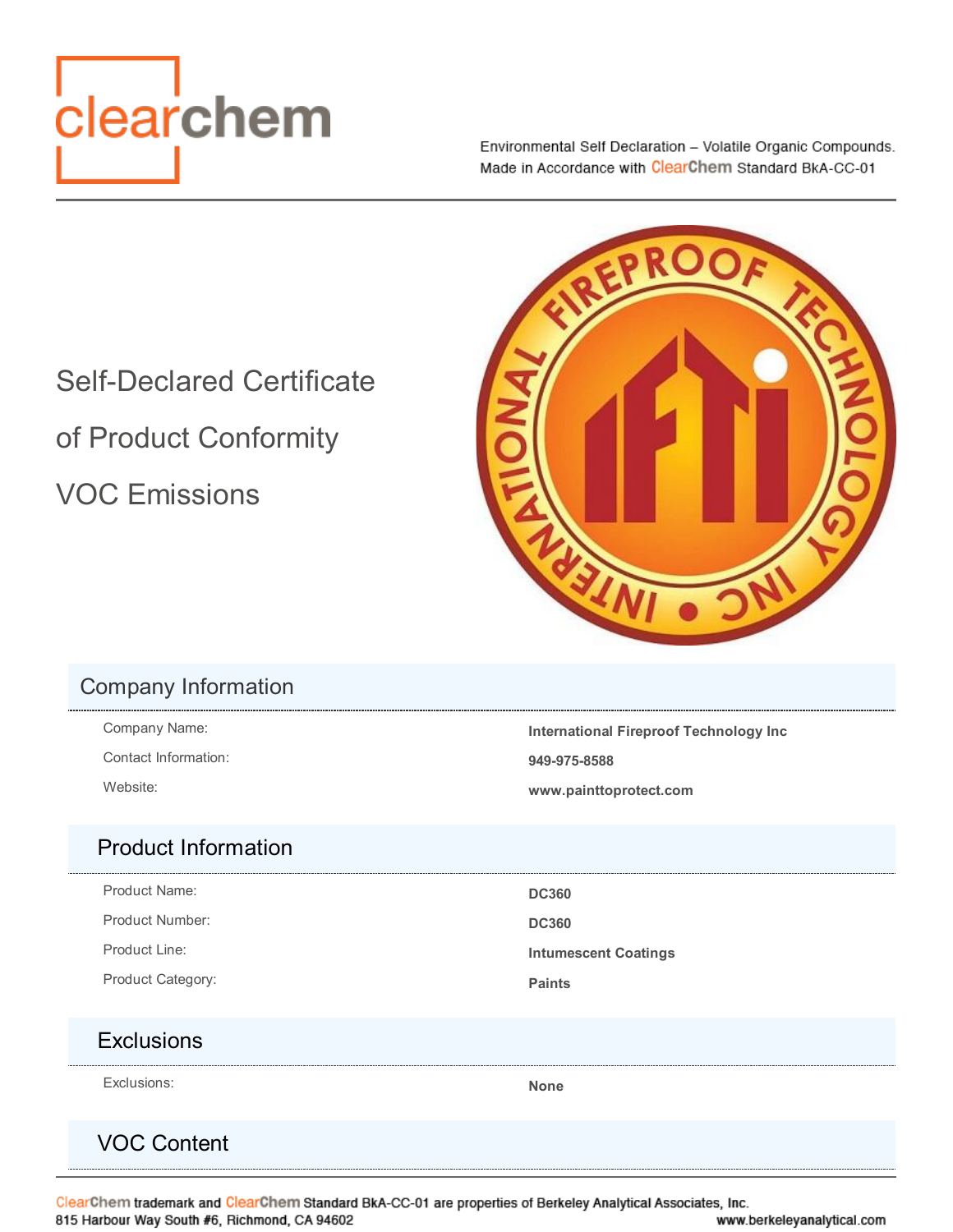| Regulatory VOC Content g/L:                                       | 2.99                          |
|-------------------------------------------------------------------|-------------------------------|
| Regulation:                                                       | <b>SCAQMD Rule 1113</b>       |
| Category:                                                         | <b>Architectural Coatings</b> |
| VOC Content test or determination method:                         | <b>U.S EPA Method 24</b>      |
| Exempt compounds >1% weight by mass of product:                   | <b>None</b>                   |
| Does product contain methylene chloride or<br>perchloroethylene?: | <b>No</b>                     |

### [VOC Emissions](#page-0-0)

| Test Standard:                      | <b>CDPH Standard Method V1.2</b>       |
|-------------------------------------|----------------------------------------|
| Acceptance Criteria:                | <b>CDPH Standard Method V1.2</b>       |
| Use scenario(s) Product type:       | <b>Wall Paint &amp; Wall Coverings</b> |
| Building Type:                      | Classroom+Office                       |
| Product coverage g/m <sup>2</sup> : | 473                                    |
| TVOC concentration at 14-days:      | Less or equal to 0.5 mg/m3             |
| Direct or extended claim:           | <b>Direct</b>                          |

# [Compliance Testing](#page-0-0)

| ISO/IEC 17025 accredited third-party laboratory: | <b>Berkeley Analytical, IAS TL-383</b> |
|--------------------------------------------------|----------------------------------------|
| Test start date:                                 | 11/06/2020                             |
| Laboratory certificate number:                   | 201130-01                              |

# [Extended Claim for Co-product](#page-0-0)

| Name of compliance tested product:                                                                                                                                                                                                          | <b>Not Applicable</b> |
|---------------------------------------------------------------------------------------------------------------------------------------------------------------------------------------------------------------------------------------------|-----------------------|
| Number:                                                                                                                                                                                                                                     | <b>Not Applicable</b> |
| Was listed product screening-level tested for VOC<br>emissions?:                                                                                                                                                                            | <b>Not Applicable</b> |
| Basis for extension of claim from compliant product to co-<br>product:                                                                                                                                                                      | Not Applicable        |
| Brief description of procedures used to ensure product is<br>represented by compliance test results:                                                                                                                                        | Not Applicable        |
| <b>Quality Control</b>                                                                                                                                                                                                                      |                       |
|                                                                                                                                                                                                                                             |                       |
| Company maintains internal quality control program to ensure<br>manufactured units are produced consistently and meet the<br>requirements and acceptance criteria of listed standard(s):                                                    | <b>Yes</b>            |
| Tested product sample was selected from typical production<br>and is representative of commercial product. Where there are<br>expected variations, sample was selected from production lot<br>or group expected to give worst-case results: | <b>Yes</b>            |

ClearChem trademark and ClearChem Standard BkA-CC-01 are properties of Berkeley Analytical Associates, Inc. 815 Harbour Way South #6, Richmond, CA 94602 www.berkeleyanalytical.com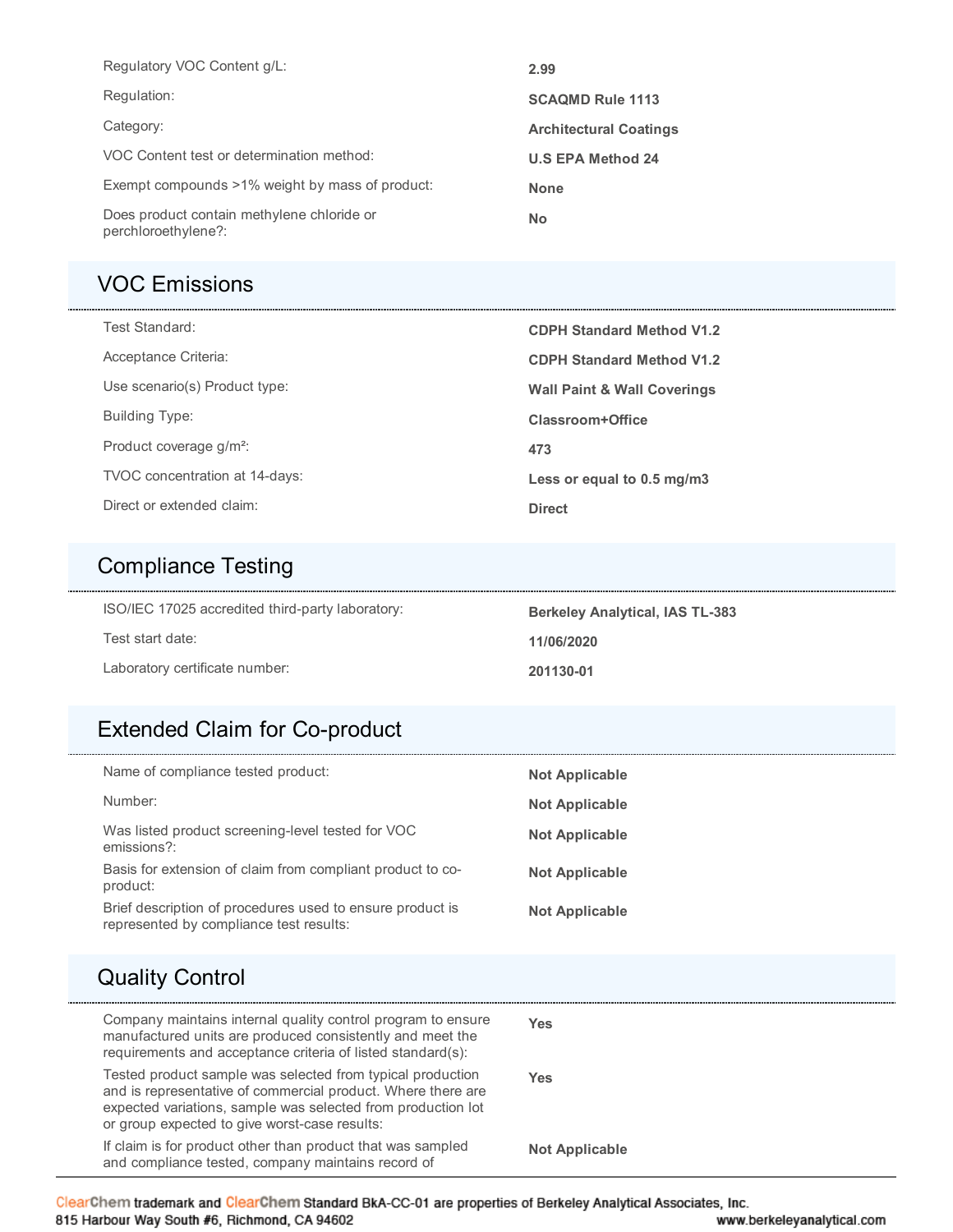procedures used for extending claim in form of test results, calculations, formulations, or other information: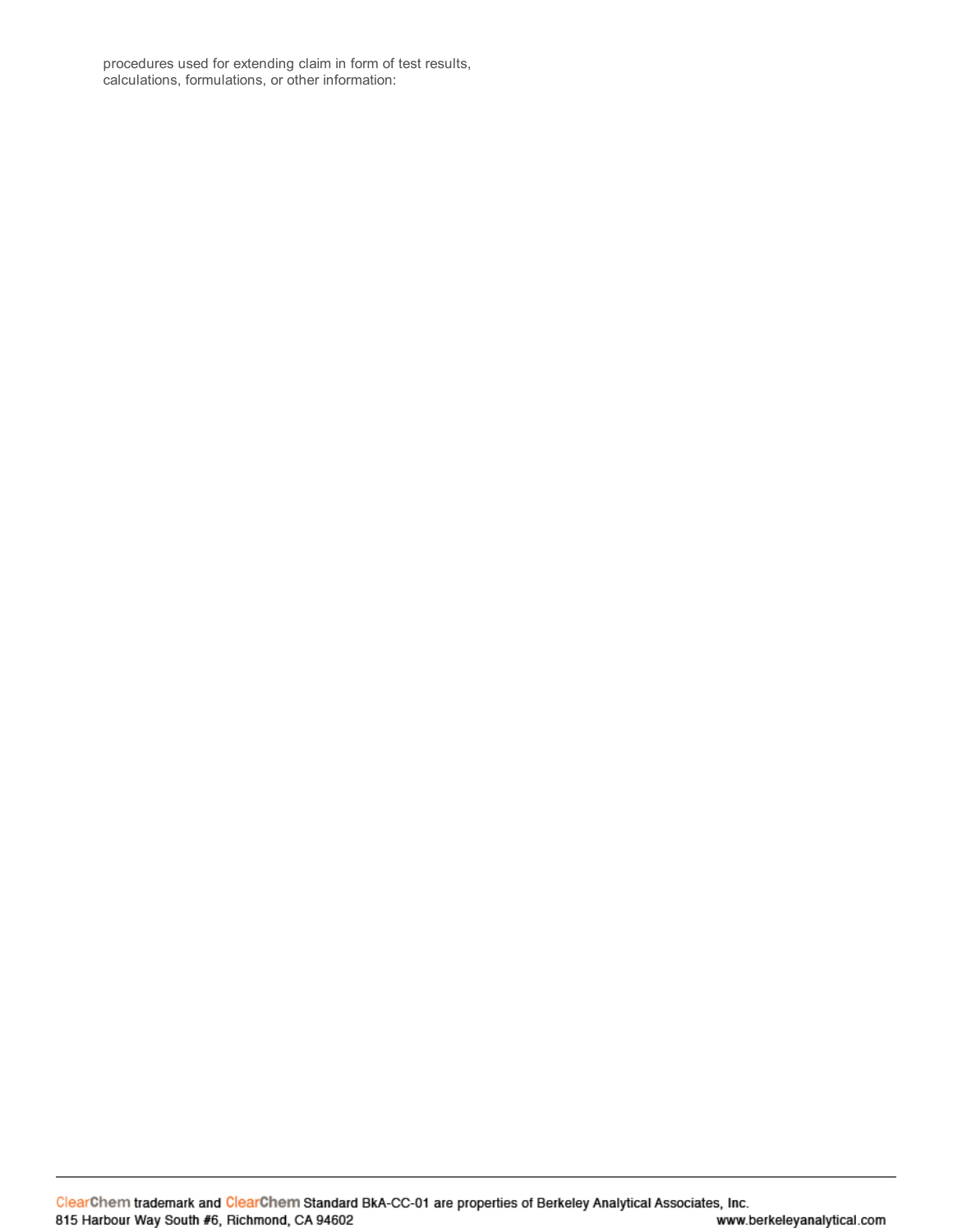### [Self-Declaration Signature](#page-0-0)

| I affirm that I am authorized to make claims established in this<br>declaration: | Yes              |
|----------------------------------------------------------------------------------|------------------|
| I certify that the information in this declaration is true and<br>correct:       | <b>Yes</b>       |
| Date:                                                                            | 05/06/2022       |
| Name of company representative:                                                  | <b>Chris Hsu</b> |
| Title:                                                                           | <b>President</b> |
| Signature:                                                                       | <b>Chris Hsu</b> |

**This ClearChem template is a standardized reporting form used by companies to make selfdeclared claims about the environmental performance of their products. Only companies that have entered into a binding Implementation Agreement with Berkeley Analytical may use this form.** 

**DISCLAIMER: THIS SELF-DECLARATION OF CONFORMITY ("SELF-DECLARATION") IS A STATEMENT MADE BY THE COMPANY AND ALL DECLERATIONS MADE HEREIN ARE THE SOLE RESPONSIBILITY OF THE COMPANY. BERKELEY ANALYTICAL ASSOCIATES, LLC ("BKA") SHALL HAVE NO LIABILITY FOR ANY STATEMENTS MADE IN THIS SELF-DECLARATION. ANY TEST RESULTS FURNISHED BY BKA TO COMPANY ARE LIMITED TO THE SAMPLE OF THE PRODUCT IDENTIFIED IN THIS DECLARATION, AND BKA IS NOT RESPONSIBLE FOR ANY COMPANY CLAIMS REGARDING A PRODUCT OR PRODUCTS ENTERED INTO COMMERCE THAT MAY BE BASED ON BKA TESTING. BKA'S TESTING DOES NOT CONSTITUTE AN ENDORESMENT OF ANY PRODUCT OF THE COMPANY. BKA HAS NO LIABILITY FOR THE PERFORMANCE, QUALITY, OR CONFORMANCE WITH THE REFERENCE STANDARD(S) OF ANY PRODUCT DECLARED TO BE CONFORMING TO SUCH STANDARD(S). BKA MAKES NO REPRESENTATIONS, WARRANTIES, OR CERTIFICATIONS REGARDING THE USABILITY, PUBLIC HEALTH, AND MEDICAL, TOXICOLOGICAL, OR ENVIRONMENTAL IMPACT OF THE COMPANY'S PRODUCT OR SUCH PRODUCT'S COMPLIANCE WITH ANY APPLICABLE STANDARDS, SPECIFICATIONS, REQUIREMENTS, LAWS, OR REGULATIONS. BKA PROVIDES THE SELF-DECLARATION TEMPLATE"AS IS" WITHOUT WARRANTY OF ANY KIND, EITHER EXPRESSED OR IMPLIED, INCLUDING BUT NOT LIMITED TO,THE IMPLIED WARRANTIES OF MERCHANTABILITY OR FITNESS FOR ANY PURPOSE. BKA SHALL NOT INCUR ANY LIABILITY FOR ANY DAMAGES, INCLUDING, BUT NOT LIMITED TO, DIRECT, INDIRECT, SPECIAL, OR CONSEQUENTIAL DAMAGES ARISING OUT OF, RESULTING FROM, OR IN ANY WAY CONNECTED TO THE USE OF ANY PRODUCT, WHETHER OR NOT BASED UPON WARRANTY, CONTRACT, TORT, OR OTHERWISE; WHETHER OR NOT INJURY WAS SUSTAINED BY PERSONS OR PROPERTY OR OTHERWISE; AND WHETHER OR NOT LOSS WAS SUSTAINED FROM, OR AROSE OUT OF, THE RESULTS OF THE COMPANY'S PRODUCT, OR ANY SERVICES THAT MAY BE PROVIDED BY BKA. ALL INQUIRIES CONCERNING THIS SELF-DECLARATION SHOULD BE DIRECTED TO THE COMPANY.**